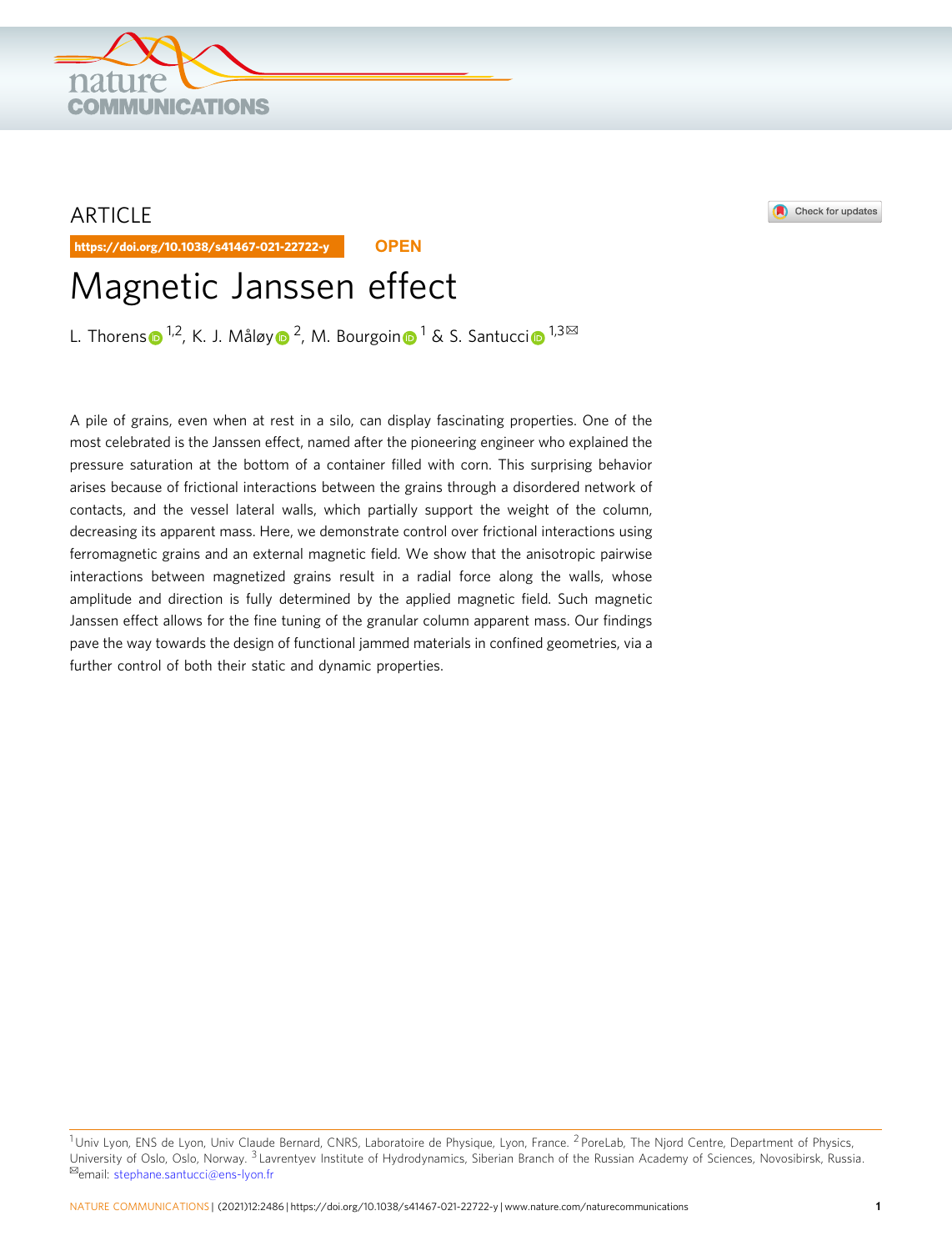<span id="page-1-0"></span>ranular media are ubiquitous in everyday life, in both natural and man-made systems. Their handling is of prime importance for a wide range of major industrial sectors, from civil engineering, to mining, agriculture, food, chemical and pharmaceutical industries. Around 40 billion of tonnes of sand and gravels are extracted every year for the building industry, while 2.5 billion of tonnes of iron ores and more than 2 billion of tonnes of cereals are produced annually<sup>1</sup>. These colossal quantities which keep on increasing with dramatic environmental consequences explain why granular matter appears as the second most manipulated material after water<sup>2</sup>. Even the smallest improvement in our understanding of particulate materials may have profound economic and societal impacts. However, granular media still confront engineers and physicists with challenging fundamental questions, which over the last decades has triggered an upsurge of studies within a very active research community $2-6$  $2-6$ . They can display unusual physical properties, common to a wide range of amorphous materials, such as foams, emulsions and gels. These Soft Jammed Materials exhibit a peculiar dual mechanical behavior arising from their complex disordered microstructure: they behave as solids at rest, while they unjam and flow like liquids above a critical yield stress $6-9$  $6-9$  $6-9$ .

Here, we focus on the simplest static configuration, commonly encountered in our daily lives: a container filled with a granular assembly up to a given height. For sufficiently tall column (higher than the vessel diameter), the pressure at its bottom saturates at a value much smaller than the hydrostatic pressure that one would measure for a Newtonian liquid column. In order to understand and avoid the failure of silos, which is still an industrial problem nowadays, Janssen proposed in a seminal work $10$  a simple continuum phenomenology to explain this puzzling behavior. His model relies on three hypothesis, (i) within the grains packing, the vertical stresses  $\sigma_z$  are redistributed proportionally to the horizontal ones,  $\sigma_r = k\sigma_z$ , with a phenomenological constant  $k$  (ii) the frictional contact forces  $F_z$ between the particles and the walls are at their Coulomb threshold,  $F_z = \mu F_r$  with  $\mu$  the friction coefficient between the grains and the wall, and (iii) the grain assembly is considered as a continuous medium. These assumptions lead to the description of a mass screening: the apparent mass  $m_J = m_\infty [1$  $exp(-m_0/m_\infty)$ ] saturates exponentially at a value  $m_\infty = (\lambda/h)m_0$ , with the characteristic length scale  $\lambda = 2R/(4\mu k)$ , 2R being the silo diameter, and  $m_0$  the total mass of grains. Despite some criticisms and refinements<sup>[5,9,11](#page-4-0)-[14](#page-4-0)</sup>, Janssen's approach has become a "classic", and its predictions have been shown to accurately describe experimental data, as long as the packing preparation leads to a full mobilization of the frictional forces along the container wall.

We propose here to revisit this classic problem by extending it to the case of ferromagnetic particles. One can then easily control and tune the interactions between the grains of the packing (using an external magnetic field), in contrast for instance to the influence of the particles shape and roughness on the frictional properties<sup>[15](#page-4-0),16</sup>, or to the cohesive forces induced by capillary bridges in a humid environment $17-21$  $17-21$ , or by the occurrence of triboelectric charges<sup>[22](#page-5-0),[23](#page-5-0)</sup>, which are all much more difficult to control. Similar systems have already been used to modify the packing fraction and repose angle of a granular pile $24-28$  $24-28$  $24-28$ , as well as its flowing behavior in a silo or in a rotating drum[27,29.](#page-5-0) When applying an external magnetic field B, ferromagnetic particles acquire a magnetization with a dipolar moment  $\mathbf{d} = V \chi_m / \mu_0 \mathbf{B}$ , with V the volume of the grain,  $\mu_0$  the magnetic permeability of vacuum and  $\chi_m$  the volume susceptibility of the grain. Therefore, each particle i of the packing will interact with any other particle j via the dipoledipole interactions<sup>30</sup>:

$$
\mathbf{f}_{ij} = \frac{3\mu_0}{4\pi r_{ij}^5} \Big( d^2 \big( 1 - 5\cos^2 \alpha \big) \mathbf{r}_{ij} + 2dr_{ij} \mathbf{d} \cos \alpha \Big), \tag{1}
$$

with the interaction potential,  $U_{ij} = \frac{\mu_0 d^2}{4\pi r_{ij}^3} (1 - 3\cos^2 \alpha)$ , where a is the angle between the applied magnetic field and the separation vector  $r_{i j}$  between grains *i* and *j*. Interestingly, as illustrated on Fig. 1a, the induced magnetic dipolar pair interaction displays an anisotropic multi-polar field, either repulsive or attractive depending on the relative position of the grains, and the applied magnetic field direction. The dimensionless number that compares the strength of the magnetic interactions with the weight of the grains  $\Psi = \frac{\chi_m^2 B_0^2}{\mu_0 a \rho g}$ , with  $\chi_m$  the magnetic susceptibility (ceiling at 3 for spherical grains assembly $31$ ), quantifies the involved interactions<sup>28,32</sup>.

#### Results

Two series of measurements were performed with a vertical and a horizontal magnetic field. Figure [2](#page-2-0)a, b show the apparent measured mass as a function of the actual total mass of poured grains  $m_0$  for various amplitude  $B_0$  of the applied field, quantified by the parameter Ψ, which in our experiments ranges from 1.5 to ~35. First, without any magnetic field applied,  $\Psi = 0$ , we retrieve the typical exponential saturation of the measured mass predicted by Janssen<sup>10</sup>. Fitting our experimental data in the absence of magnetic field by Janssen' expression of  $m_l$ , with the saturation mass  $m_\infty$  as a single free parameter, we obtain  $m_{\infty} = 48$  g, characteristic of our



Fig. 1 Experimental setup. a Anisotropic magnetic dipolar interaction between two ferromagnetic particles subjected to the magnetic field B. **b** Ferromagnetic particles fill a cylindrical tube and rest on a piston fixed to a force sensor. This piston can be displaced vertically thanks to a motorized translation stage.  $c$ ,  $d$  The column is placed between two magnetic coils mounted in a Helmoltz vertical or horizontal configuration to create a uniform magnetic field.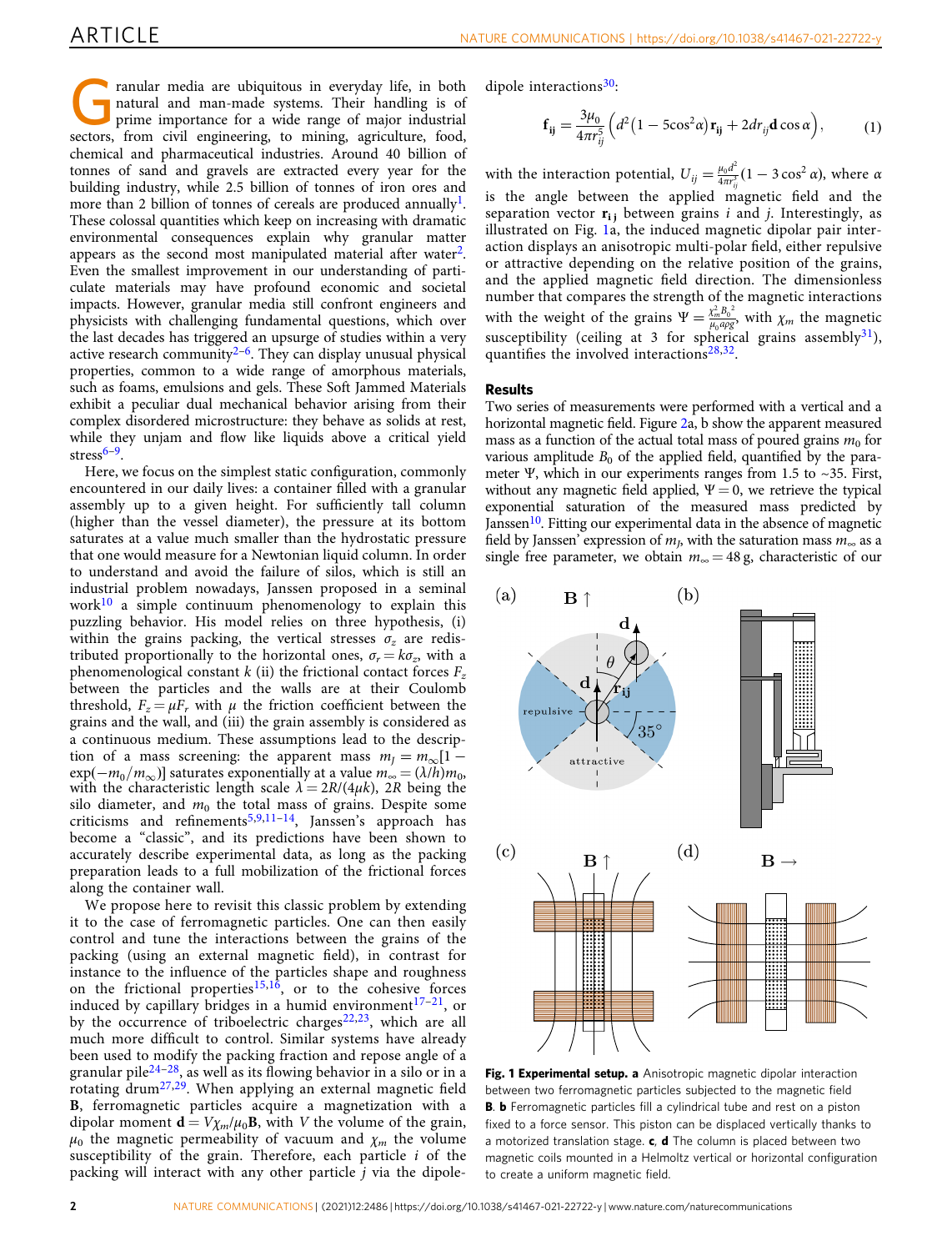<span id="page-2-0"></span>granular column. This fit is provided in Supplementary Information. We observe a deviation from Janssen's prediction as soon as a magnetic field is applied to the granular column. This is particularly evident for a vertical field and tall columns for which we observe a decrease of the packing apparent mass, as the amplitude of the magnetic field is increased. For small applied amplitudes the measured mass is still well described by Janssen's model, although with a decreasing saturating mass  $m_{\infty}$  and thus a larger phenomenological constant  $k$ , quantifying the radial redistribution of vertical stresses within the packing. For high amplitudes of the magnetic field, a striking more is less effect is observed. For tall columns, adding more grains lowers the measured mass!

The impact of a horizontal magnetic field on the apparent mass of the packing is less pronounced, although we can still observe a small but systematic increase of the measured mass for tall columns with Ψ. This could be interpreted, within the Janssen approach, as a reduction of the radial redistribution of stresses.

These results may appear counter-intuitive. Indeed, one may expect particles to reorganize, tending to align and form chains in the direction of the applied field. This would potentially increase the force on the lateral walls for horizontal fields, while increasing the vertical force and the apparent mass for a vertical applied field. However, using a transparent glass tube we detected no such rearrangement nor motion of the particles .

In order to analyze more deeply the deviations between our measurements and the classical Janssen prediction, we show in Fig. 2c the mass difference  $m - m<sub>I</sub>$  for a series of experiments performed at the maximum amplitude of the magnetic field  $\Psi =$ 35. Interestingly, while we clearly observe again the strong



Fig. 2 Apparent mass measurements and predictions. a, b Mass measurement of the bead packing for different field intensity, characterized by Ψ, and direction. The gray line corresponds to the hydrostatic limit. For a field amplitude  $\Psi = 35$ , c gives the difference between the mass measurement and Janssen prediction  $m_j$ ; while **d** displays the mass measurement renormalized by the true mass of the column  $m_0$ , the gray line corresponds to the hydrostatic limit,  $m = m_0$ . Our theoretical model (points reported on the various panels) reproduces quantitatively our experimental measurements (square symbols).

deviation to the classical exponential saturation for tall columns, with a lower (resp. larger) apparent mass for a vertical (resp. horizontal) magnetic field direction, we notice another striking behavior, where the effect reverses, for rather short granular columns, with a mass  $m_0 \leq 30$  g, corresponding to a height typically smaller than the silo diameter. Indeed, when applying a vertical magnetic field to short columns, we observe an overshoot, where the measured mass appears slightly larger (peaking at 30–40% of  $m_0$  for the highest values of magnetic field we explored) than the actual mass of the packing. This can be seen in Fig. 2d, where the apparent mass  $m$  is renormalized by the actual mass of the packing  $m_0$ , with the magnetic field fixed at its maximum amplitude. Such a puzzling magnetic reverse Janssen effect is reminiscent of recently reported results<sup>33</sup>, where a delicate sequential filling protocol of a narrow container leads to the emergence of compressional frictional forces with conventional (non magnetic) beads. The present study goes beyond this, by indicating the possibility to control the reverse Janssen phenomenon, without requiring any specific filling protocol $34,35$ , via tunable particle-particle magnetic interactions. With horizontal magnetic fields, for short columns, we instead obtain an undershoot, with an apparent mass smaller than the actual mass of the packing. Our results and more specifically our model (described below) suggest that this overshoot presents a maximum, which occurs for a column height of only a few particle diameters. The high density of the ferromagnetic particles renders a thorough study difficult. In contrast, the reverse Janssen effect reported in  $33$ with less dense particles, is found maximum for columns heights exceeding ten particle diameters. These observations suggest interesting strategies to potentially finely tune this reverse effect, by investigating the combined role of the applied field, the tube to particle diameter and the particles density.

Model. To rationalize our measurements, we first need to consider all the pairwise dipole-dipole interactions within the ferromagnetic granular packing. For a given particle  $j, f_j^{\beta}$ , with  $\beta = r$ ,  $\theta$ , z, gives respectively the radial, azimuthal and vertical components of the magnetic force resulting from its dipolar interaction with all the other particles. The components of the total net force associated with the magnetic effects on the whole packing, of height *h*, are given by  $F^{\beta}(h) = \sum_i f_i^{\beta}$ , where the sum is taken over all the particles of the packing. Due to the cylindrical symmetry of the set-up,  $f_j^{\theta} = 0$ , so that there is no net azimuthal force. For the vertical component, the mirror symmetry of the system with respect to the mid-plane  $(z = h/2)$  means that contributions of two symmetric particles  $j$  and  $j'$  compensate each other  $(f_j^z = -f_j^z)$  and have a zero net effect on the global force. Thus, magnetic interactions do not add any global net vertical force on the packing. The only global effect of magnetic interactions on the packing is on the radial component. Such radial effects can be anticipated to be maximal near the walls of the container. Indeed, for a particle j placed along the symmetry axis of the container  $(r_j = 0)$ , symmetry constraints impose that  $f_j^r = 0$ , as radial magnetic pair interactions of a particle on the axis with its symmetric neighbors average to zero. Conversely, if the particle j is off-axis, a radial net force  $f_j^r$  emerges due to the symmetry breaking related to the finite-size of the silo, as illustrated in Fig. [3](#page-3-0)a.

Those magnetic interactions can be computed numerically using Eq. ([1](#page-1-0)) and the positions of particles within a packing generated by a Discrete Element Method simulation $36,37$ . Figure [3b](#page-3-0) shows a typical spatial  $(r, z)$  map of the radial component of the magnetic force (averaged over the angular coordinate θ), for a 10 cm high column, under a vertical applied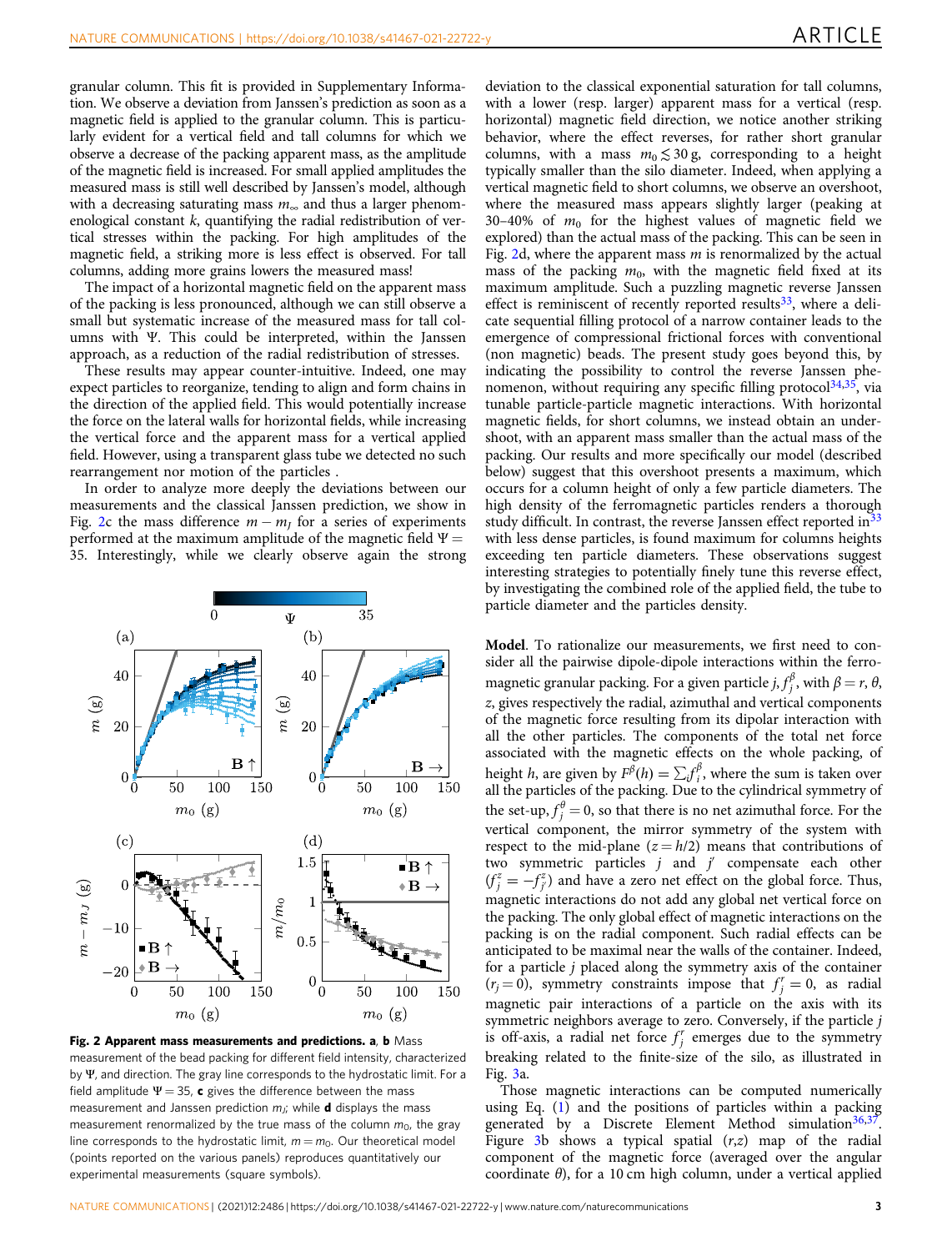<span id="page-3-0"></span>

Fig. 3 Magnetic Janssen effect model. a The magnetic force on a particle within the packing, but off-the vertical axis, induced by neighboring ones (in dark gray), is non-zero and along the radial direction, due to the tube finitesize, and the non-compensation of the forces from the missing particles (in white). For a vertical magnetic field, the resulting radial force is repulsive (red arrow), as confirmed by the right panel. **b** Numerical computation of a spatial (r,z) map of the magnetic pair-interaction radial component (averaged over the coordinate  $\theta$ ) for a 10 cm column, submitted to a magnetic field of  $\Psi$  = 35. Model curves for each direction of the magnetic field  $(c$  vertical,  $d$ horizontal). The light gray line shows Janssen prediction; the black squares line is the result of the computed magnetic mass loss  $\mu$ F/g; the blue circles<br>line (difference of both curves) gives the prodicted apparent mass of the line (difference of both curves) gives the predicted apparent mass of the column.

field ( $\Psi$  = 35). In this case, we observe that the magnetic pair interactions result in a radial repulsive force concentrated at the walls. Furthermore, this radial force appears constant along the vertical position z, independent of the column height, except at the top and bottom due to the edge effect (see Supplementary Material for more details). As a result, for sufficiently tall columns  $h > 2R$ , we expect a linear dependence of the global radial force  $F<sup>r</sup>$ with the packing mass  $m_0$ , as observed in Fig. 3c. For short columns  $h < 2R$ , corresponding to a packing mass  $m_0$  smaller than 30 g, edges effects are dominant. Nevertheless, for this case of a vertical magnetic field, the magnetic interactions are found to be mostly attractive (see Fig. S6 in Supplementary Material), resulting in a negative global radial force  $F<sup>r</sup>$ . Repulsive and attractive magnetic interactions compensate and cancel out for a column height around  $h = 2R$ .

Finally, we follow Janssen's approach in order to estimate the contribution of this radial force to the effective mass of the packing. We consider the granular packing as a cohesive continuous medium, and the particles wall contacts at the Coulomb limit, such that the radial net magnetic force  $F<sup>r</sup>(h)$  can be associated to a global vertical contribution to the pressure measured at the bottom of the silo,  $F(h) = -\mu F^{r}(h)$ . The minus sign accounts for the fact that a positive (outwards) radial contribution corresponds to a stronger force supported by the walls, hence reducing the apparent mass of the column. Such "magnetic Janssen effect" can therefore be either compressive or tensile depending on the sign of  $F<sup>r</sup>$ , leading to a tunable –enhanced or hindered– apparent mass of the ferromagnetic packing,  $m = m_j - \frac{\mu}{g} F^r(h)$ .

Computing the global radial force  $F<sup>r</sup>(h)$  for various packing heights, the resulting predicted apparent mass is displayed in Fig. 3c, d (blue curve), for a vertical and horizontal magnetic field (of a fixed amplitude,  $\Psi = 35$  and a friction coefficient  $\mu = 0.40 \pm$ 0.05) as a function of the actual granular mass. The contribution from the classical Janssen effect and the additional magnetic effect are also shown. Figure [2](#page-2-0) demonstrates that our theoretical approach reproduces quantitatively all the experimental measurements, without any adjustable parameter.

#### **Discussion**

Importantly, our model predicts that for sufficiently tall columns (typically taller than the silo diameter), the magnetic contribution to the apparent mass evolves linearly with the actual added mass  $m<sub>o</sub>$ . In particular, when a vertical field is applied, the apparent mass decreases linearly with  $m<sub>o</sub>$ , pointing towards the existence of an invisibility threshold corresponding to a critical total mass  $m_0^c(B_0)$  (dependent on the applied field amplitude) above which the apparent mass vanishes and the column becomes undetectable at the bottom of the silo. Alternatively, for a given total mass  $m<sub>0</sub>$ , invisibility can be reached by adjusting the amplitude of the magnetic field above a critical amplitude  $\tilde{B}_0^c(m_0)$ .

Figure [4a](#page-4-0) shows how this invisibility threshold  $m_0^c$ , computed numerically, evolves with the amplitude of the magnetic field, given by the dimensionless number Ψ. We observe that this critical mass  $m_0^c$  decreases as a power-law with Ψ,  $m_0^c \propto \Psi^{-1}$ , with an exponential cut-off at large magnetic field (corresponding also to small granular columns).

We can furthermore predict such scaling behavior, following our derived expression of the apparent mass of the ferromagnetic granular column, with a given applied field,

$$
m = m_{J} - \frac{\mu}{g} F'(m_0^c, \Psi) = 0
$$
 (2)

The total radial magnetic force  $F<sup>r</sup>$  is directly proportional to the magnetic field strength dimensionless number Ψ. Furthermore, as already mentioned, this magnetic force increases linearly with  $m_0$ ,  $F^r \propto (m_0 - m_0^{2R})$ , where  $m_0^{2R} \simeq 30$  g the actual mass of the granular column of height  $h = 2R$ , the silo diameter (see Fig. S6 in Supplementary Material). Considering tall columns ( $h \gg 2R$ ), the Janssen mass has reached its saturation value,  $m_1 \simeq m_{\infty}$ , and the actual mass of the packing  $m_0$  is thus larger than  $m_0^{2R}$ , such that,  $F^r(m_0^c, \Psi) \propto (m_0^c - m_0^{2R})\Psi \simeq m_0^c \Psi$ . We therefore obtain the fol- $F'(m_0^2, \Psi) \propto (m_0^2 - m_0^{2.5}) \Psi \cong m_0^2 \Psi$ . We therefore obtain the following scaling for this critical mass,  $m_0^6 \propto m_\infty \frac{g}{\mu} \Psi^{-1}$ , in excellent agreement with our numerical computation.

The predicted values of this critical mass  $m_0^c$  are beyond the experimentally reachable ones, set by the limits of our current setup: the maximum intensity of the external magnetic field  $B_{\text{max}} \simeq 170 \text{ G}$ , (leading to  $\Psi \simeq 35$ ) is fixed by the maximum electrical power that the coils can handle, while granular columns taller than  $h_{\text{max}} \simeq 10 \text{ cm}$ , (which corresponds to a mass around 150 g) experience inhomogeneous applied field. These experimental limitations are displayed on the Fig. [4a](#page-4-0), b. Nevertheless, Fig. [4](#page-4-0) a shows that the invisibility condition ( $\Psi \simeq 35$ ,  $m_0^c \simeq 250$ g) is not so far from the experimental limits of our apparatus. We have therefore performed a single apparent mass measurement for a very tall column ( $h_{\text{max}} \simeq 15 \text{ cm}$ ) corresponding to an actual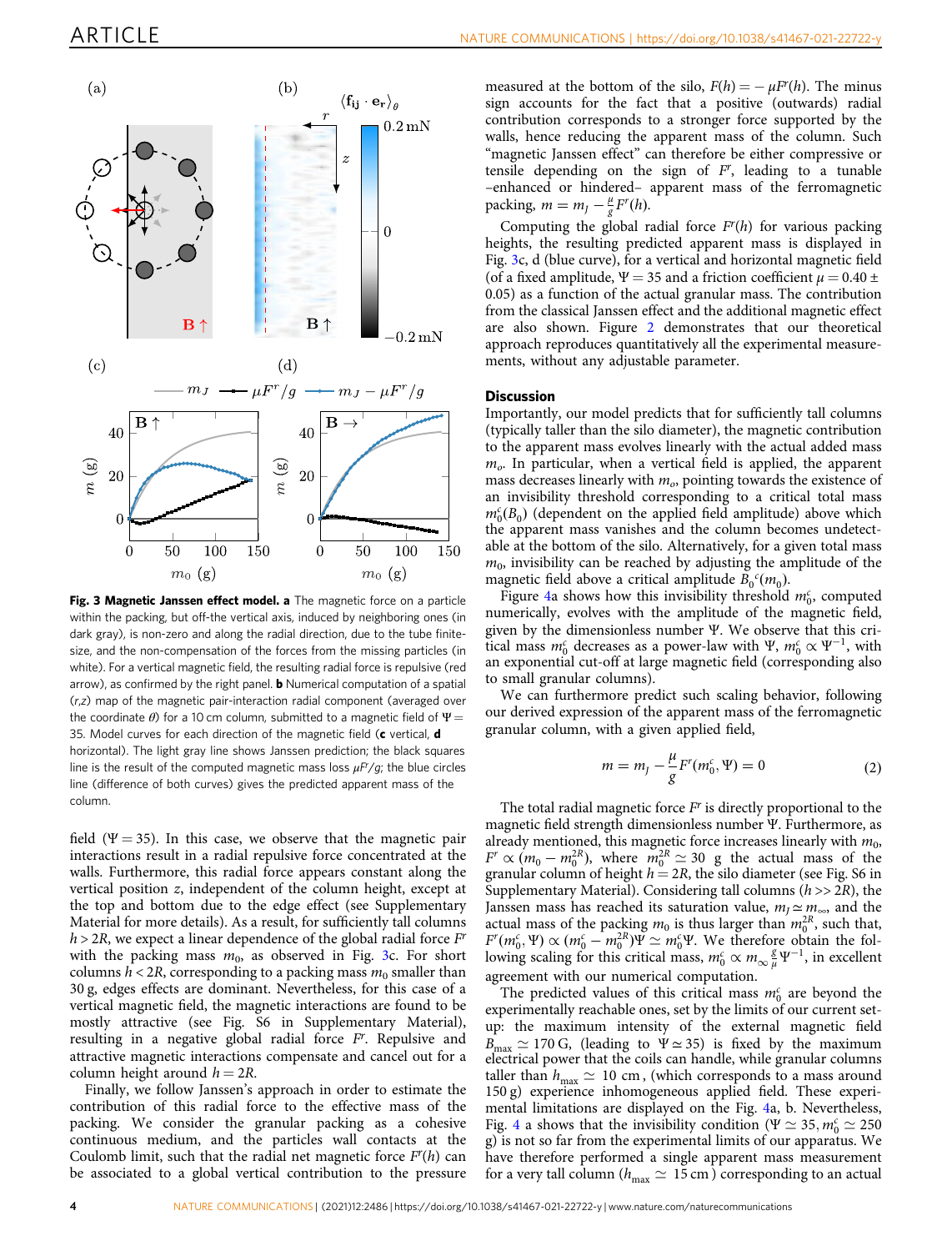<span id="page-4-0"></span>

**Fig. 4 Invisibility threshold and experimental limitations. a** Numerical computation of the critical mass  $m_0^c$ , for which the apparent mass of the packing is<br>zero, as a function of the magnetic field strength, given b zero, as a function of the magnetic field strength, given by the dimensionless number Ψ. This critical mass decreases as a power-law, m<sub>6</sub>  $\propto$  Ψ<sup>-1</sup>, as<br>prodicted theoretically. The gray zones represent the mass and ma predicted theoretically. The gray zones represent the mass and magnetic field intensity that cannot be reached by our experimental apparatus. **b** Apparent mass measurement for the highest magnetic field intensity, applied vertically, and comparison to our model (black line).

mass around 200 g, with a vertical magnetic field of maximum amplitude ( $\Psi \approx 35$ ), presented in Fig. 4b. Strikingly, we observed that the granular column becomes invisible with an apparent mass close to zero in these conditions. This is in qualitative agreement with our model. Indeed, this critical mass appears slightly smaller than our theoretical prediction,  $m_0^c = 250 g$ , probably due to the fact that the applied magnetic field for such a tall granular column is not perfectly homogeneous all along the packing.

To conclude, the present study reveals a magnetic Janssen effect leading to versatile control of the apparent mass of a ferromagnetic granular column. Beyond such remarkable static properties, being able to finely tune the apparent mass of a granular column opens an appealing perspective towards novel dynamical properties, with for instance the control of the discharge of silos. Finally, we note that our study can be extended to the case of composite granular media (where only a fraction of the grains are ferromagnetic) with an even broader range of possible applications.

#### Methods

The setup shown in Fig. [1](#page-1-0) consists of a copper tube of 19.57 mm internal diameter filled with steel beads of radius  $a = 0.75$  mm and density  $\rho = 8000 \text{ kg m}^{-3}$ . The beads lay on a Polytetrafluoroethylene (PTFE) piston of diameter 18.30 mm carefully aligned with the tube to ensure no contact with its walls. The piston is attached to a force sensor which can measure the apparent mass of the packing with a precision of  $\pm 0.10$  g. We followed the protocol described in<sup>11,[38](#page-5-0)</sup> to fully mobilize the frictional forces along the tube: the piston is mounted on a vertical translation stage displacing the beads assembly downwards over a distance  $\Delta h = 7$ mm at a velocity  $v = 0.2$  mm s<sup>-1</sup>, see Supplementary Materials for more details. The packing apparent mass is then obtained by measuring its mean value during the displacement, while the standard deviation around this value reflects the typical measurement dispersion. We placed the whole setup between two magnetic coils in a Helmholtz configuration, creating a uniform magnetic field, either vertical or horizontal depending on the respective orientation of the coils. The magnetic field is turned on and applied to the granular column, right after the packing preparation, just before its mass measurement. With this setup, we can reach a maximum external magnetic field of  $B_{\rm max} \approx$  170 G, leading to the dimensionless number  $\Psi \approx 35$ . The inner diameter of our magnetic coils (20 cm) sets the maximum height of the granular column, for which the applied field can be considered uniform, to  $h_{\text{max}} = 10 \text{ cm}$ , which corresponds to a mass around 150 g. For a uniform magnetic field, the individual induced dipolar moments d can be considered identical for all beads and aligned with the direction of the field.

#### Data availability

The data that support the findings of this study are available from the corresponding author upon reasonable request.

#### Code availability

The code used for discrete particle simulations is the open-source package MercuryDPM<sup>36</sup>.

Received: 1 December 2020; Accepted: 22 March 2021; Published online: 30 April 2021

#### References

- 1. FAO. Crop prospects and food situation #3, September 2020 (FAO, 2020).
- 2. de Gennes, P. Reflections on the mechanics of granular matter. Phys. A Stat. Mech. Appl. 261, 267–293 (1998).
- Duran, J. Sands, powders, and grains : an introduction to the physics of granular materials (Springer, 2000).
- 4. Jaeger, H. M. & Nagel, S. R. Physics of the granular state. Science 255, 1523–1531 (1992).
- 5. de Gennes, P. G. Granular matter: a tentative view. Rev. Modern Phys. 71, S374–S382 (1999).
- 6. Andreotti, B., Forterre, Y. & Pouliquen, O. Granular Media: Between Fluid and Solid (Cambridge University Press, 2013).
- 7. Bi, D., Zhang, J., Chakraborty, B. & Behringer, R. P. Jamming by shear. Nature 480, 355–358 (2011).
- 8. Liu, A. J. & Nagel, S. R. Jamming is not just cool any more. Nature 396, 21–22 (1998).
- 9. Cates, M. E., Wittmer, J. P., Bouchaud, J.-P. & Claudin, P. Jamming, force chains, and fragile matter. Phys. Rev. Lett. 81, 1841–1844 (1998).
- 10. Janssen, H. A. Investigations of pressure of grain in silo. Vereins Eutscher Ingenieure Zeitschrift 39, 1045–1049 (1895).
- 11. Vanel, L. & Clément, E. Pressure screening and fluctuations at the bottom of a granular column. Eur. Phys. J. B 11, 525–533 (1999).
- 12. Vanel, L. et al. Stresses in silos: comparison between theoretical models and new experiments. Phys. Rev. Lett. 84, 1439–1442 (2000).
- 13. Bratberg, I., Måløy, K. J. & Hansen, A. Validity of the Janssen law in narrow granular columns. Eur. Phys. J. E 18, 245–252 (2005).
- 14. Bouchaud, J.-P., Cates, M. E. & Claudin, P. Stress distribution in granular media and nonlinear wave equation. J. de Phys. I 5, 639–656 (1995).
- 15. Anthony, J. L. & Marone, C. Influence of particle characteristics on granular friction. J. Geophys. Res. 110, B08409 (2005).
- 16. Baxter, G. W., Behringer, R. P., Fagert, T. & Johnson, G. A. Pattern formation in flowing sand. Phys. Rev. Lett. 62, 2825–2828 (1989).
- 17. Hornbaker, D. J., Albert, R., Albert, I., Barabási, A.-L. & Schiffer, P. What keeps sandcastles standing? Nature 387, 765–765 (1997).
- 18. Bocquet, L., Charlaix, E., Ciliberto, S. & Crassous, J. Moisture-induced ageing in granular media and the kinetics of capillary condensation. Nature 396, 735–737 (1998).
- 19. Nowak, S., Samadani, A. & Kudrolli, A. Maximum angle of stability of a wet granular pile. Nat. Phys. 1, 50–52 (2005).
- 20. Scheel, M. et al. Morphological clues to wet granular pile stability. Nat. Mater. 7, 189–193 (2008).
- 21. Tapia, F., Santucci, S. & Géminard, J.-C. Fracture reveals clustering in cohesive granular matter. EPL Europhys. Lett. 115, 64001 (2016).